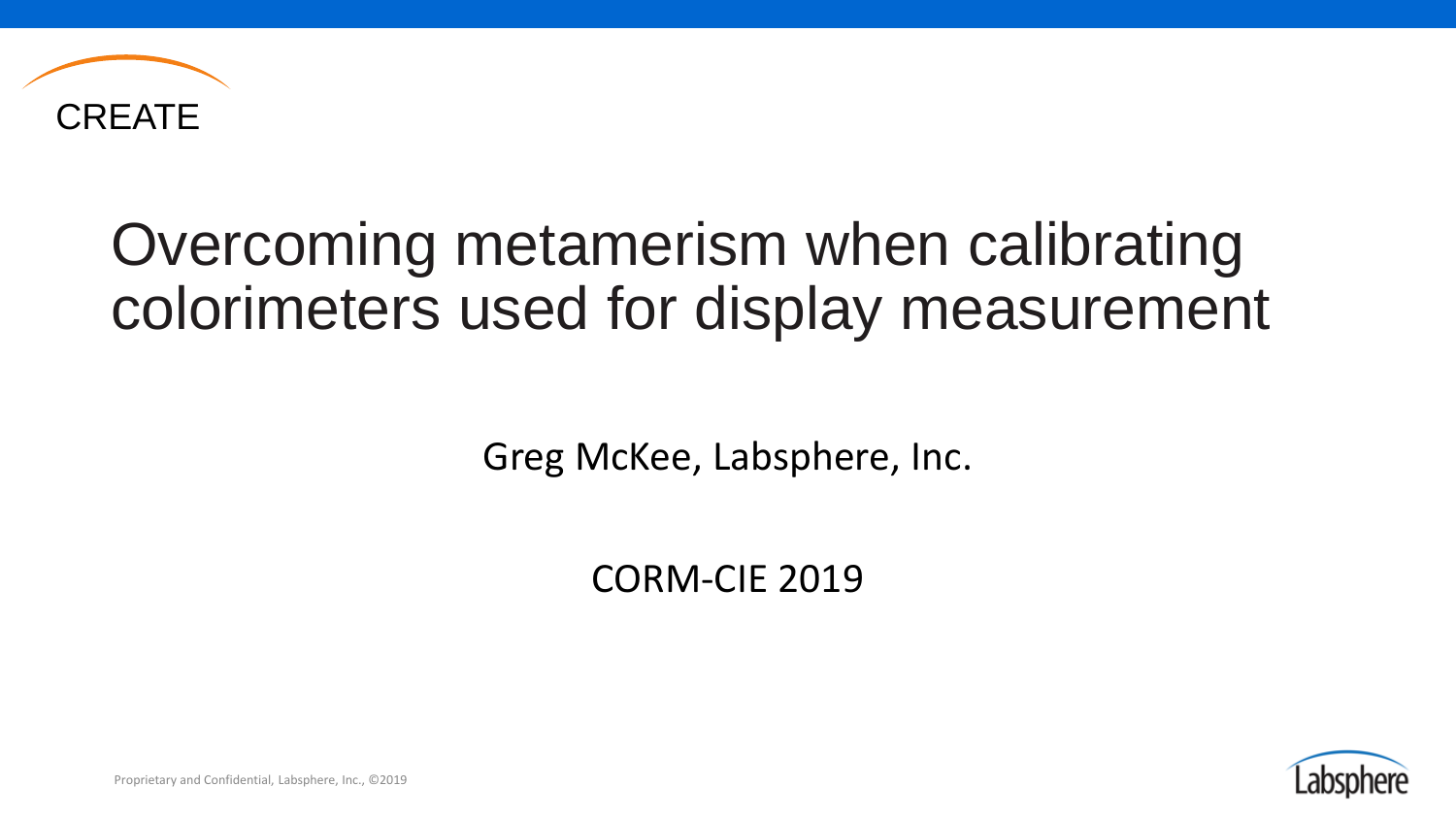## Display Measurement Challenges

- Tristimulus colorimeters comprised of three or four detector channels are, in general, not amenable to accurate calibration that holds for all manner of usage with different illuminated devices and objects.
- This is because the spectral responsivities of their filtered detector channels do not exactly match the defined CIE *x¯*, *y¯*, *z¯* functions.
- Tristimulus colorimeters may be optimized for use of measuring displays providing better accuracy with that device than its more general calibration provides.
- Closer to ideal requires optimization matrix that transforms the measured CIE *X, Y, Z* values into adjusted *X, Y, Z* values.

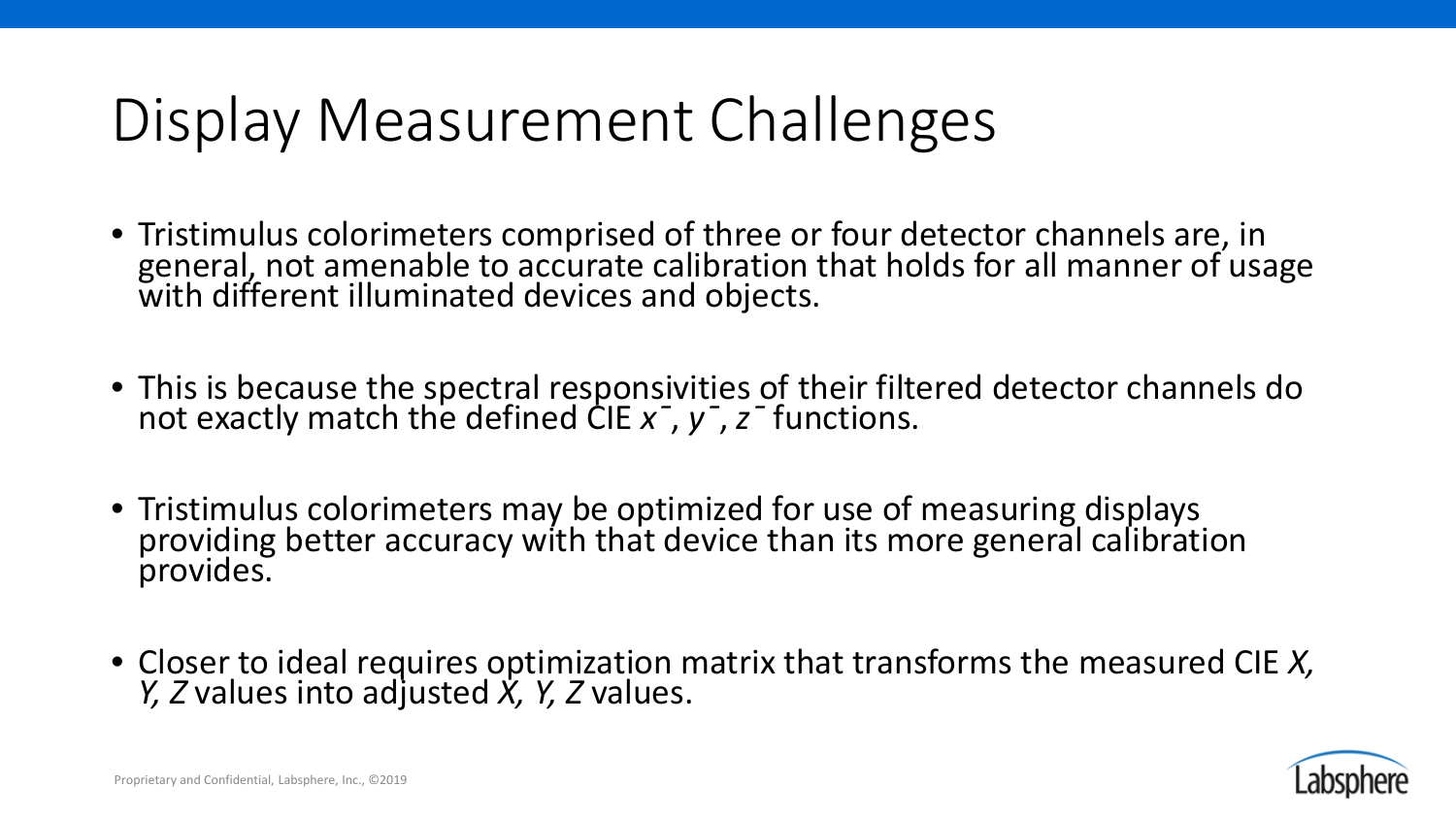#### Photometer Response Metric



$$
M = \frac{\int_a^b E(\lambda)R(\lambda)d\lambda}{\int_c^d E(\lambda)R_r(\lambda)d\lambda} \times \frac{\int_c^d E_0(\lambda)R_r(\lambda)d\lambda}{\int_a^b E_0(\lambda)R_t(\lambda)d\lambda}
$$

where:

 $M =$  spectral mismatch parameter;

 $E(\lambda)$  = spectral irradiance (Wm-2/nm);

 $E_0(\lambda)$  = reference spectral irradiance (Wm<sup>-2</sup>/nm);

 $R_r(\lambda)$  = spectral response of reference cell (A/W);

 $R_t(\lambda)$  = spectral response of photovoltaic device (A/W).

 $M = 1$  if the reference device is matched with the test device

 $M = 1$  if test spectrum is matched with the reference spectrum

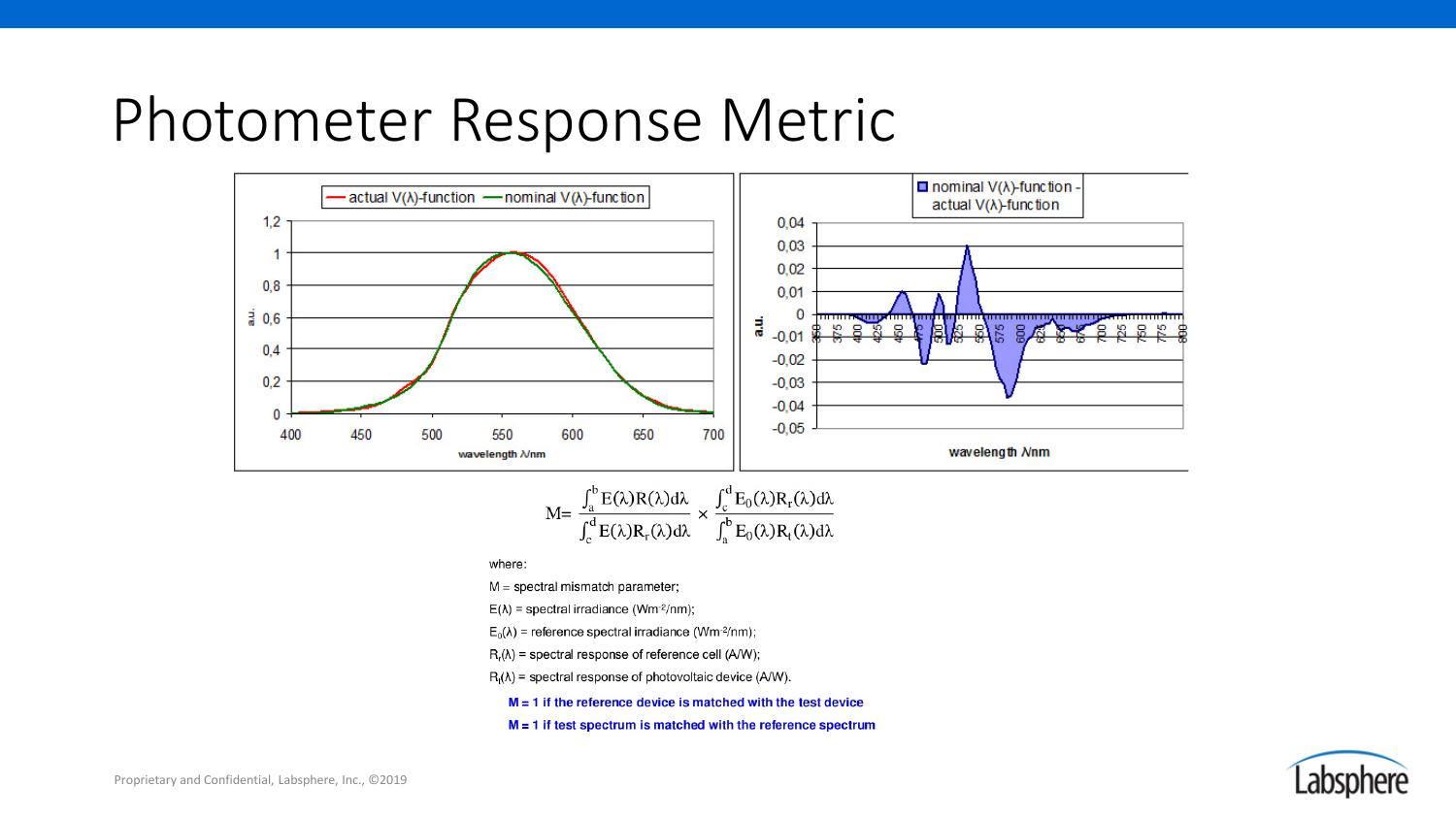# Typical Filtered Colorimeter Calibration with Standard Illuminant



Corrections Applied

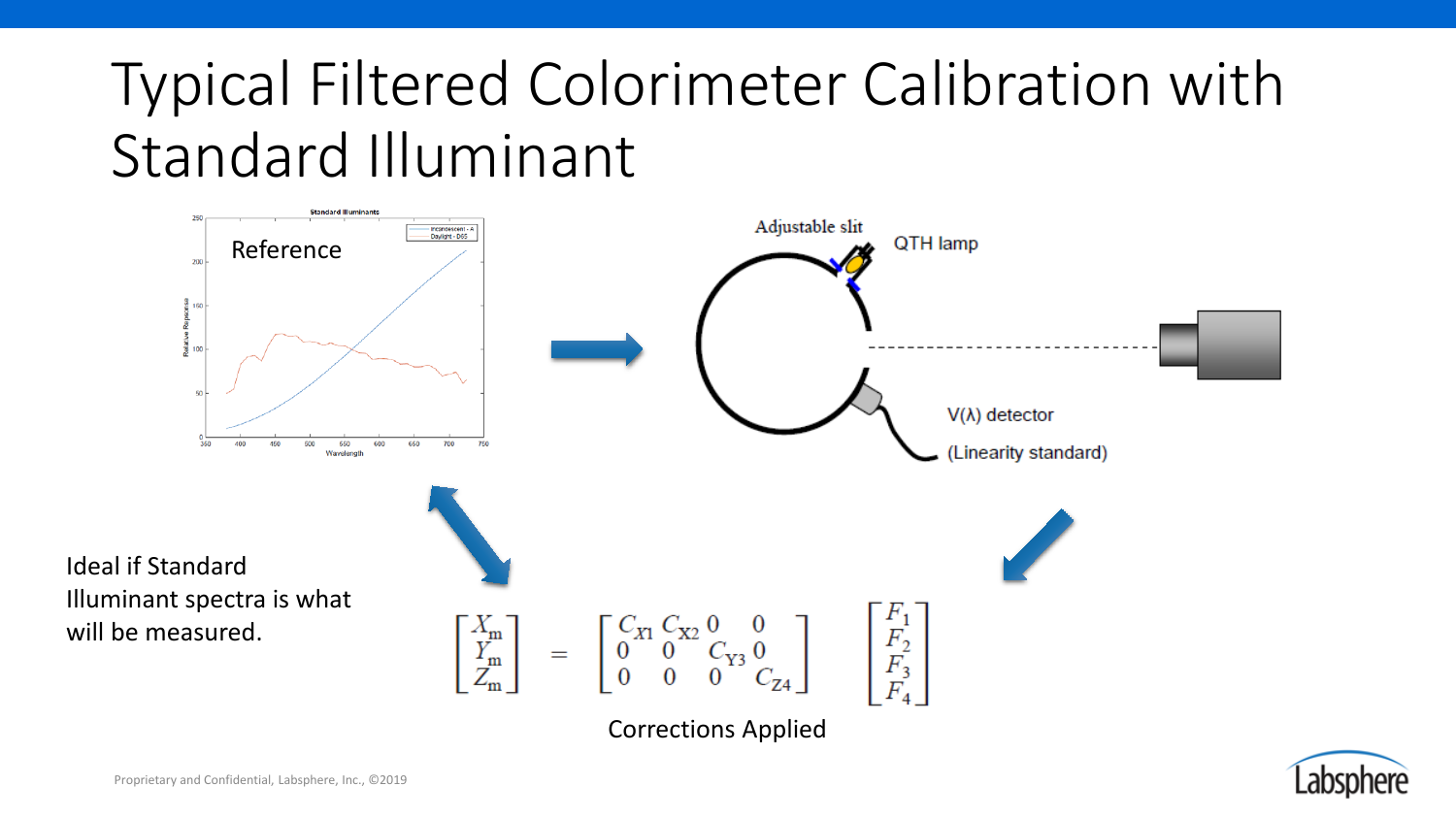## Display Test Applications More Unique SPDs







Proprietary and Confidential, Labsphere, Inc., ©2019

Sources: IDMS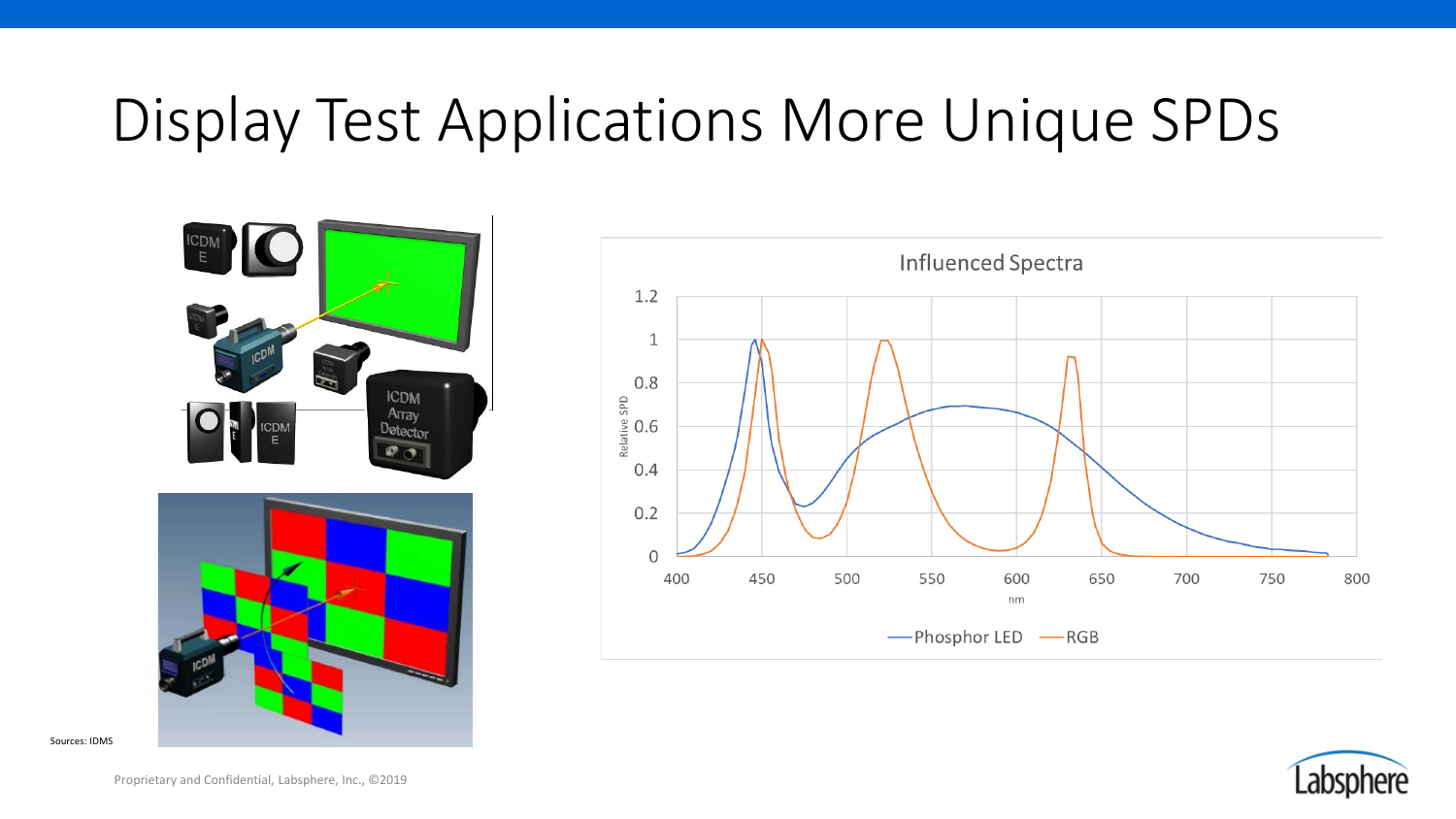## Common Approach: Match a "Good" Display

Measure spectral radiance of display with spectroradiometer and apply additional corrections. Often requires a series of "Golden



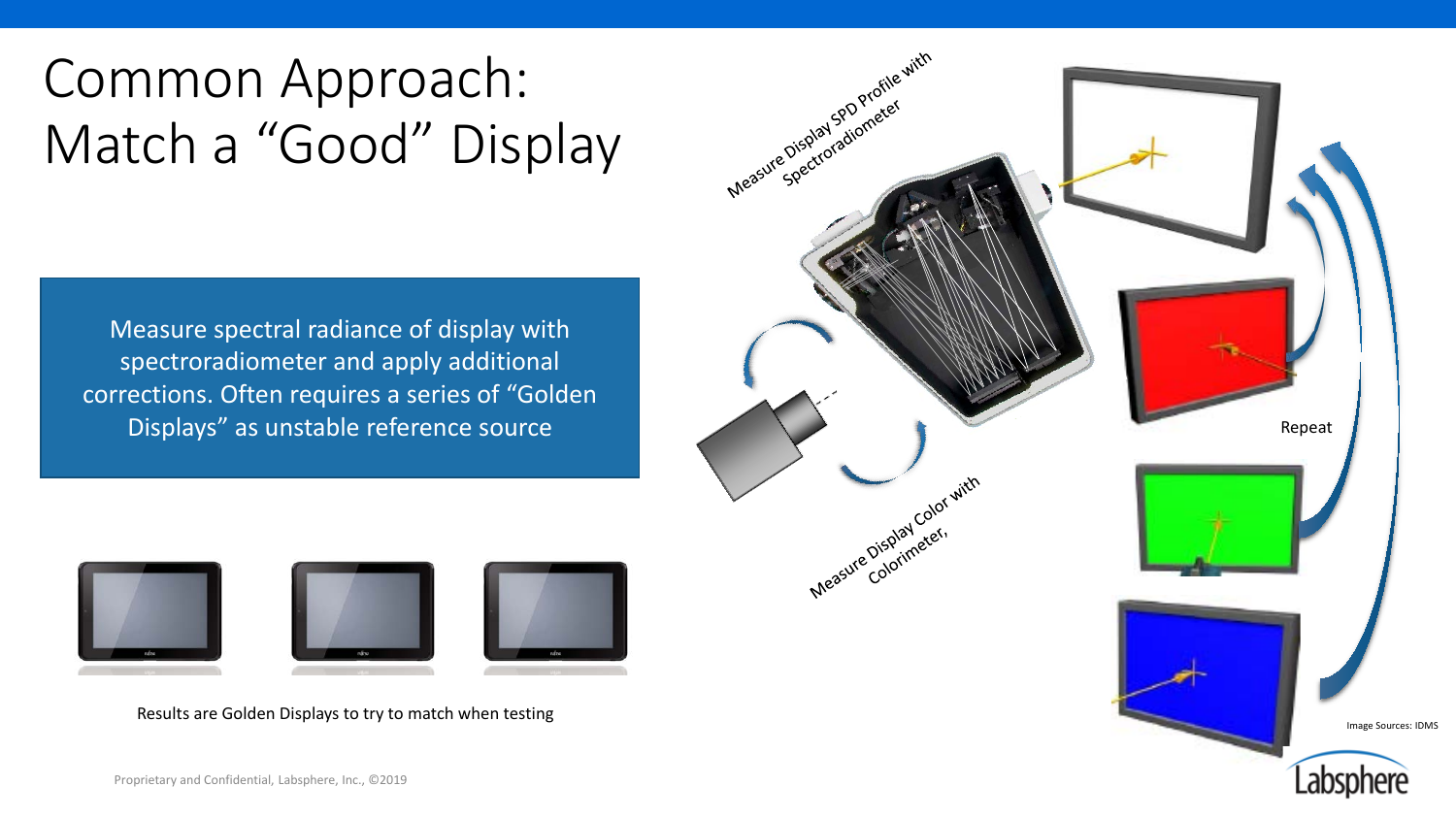## What if

- What if you could measure the SPDs of a display, reproduce it with high fidelity and uniformity, and correct the measuring tristimulus colorimeters performance?
- What if you could correct every colorimeter used to produce repeatable display color results.
- What if you could tune every display to have the same color appearance no matter what colorimeter was used?
- How would this effect the display users color experience?

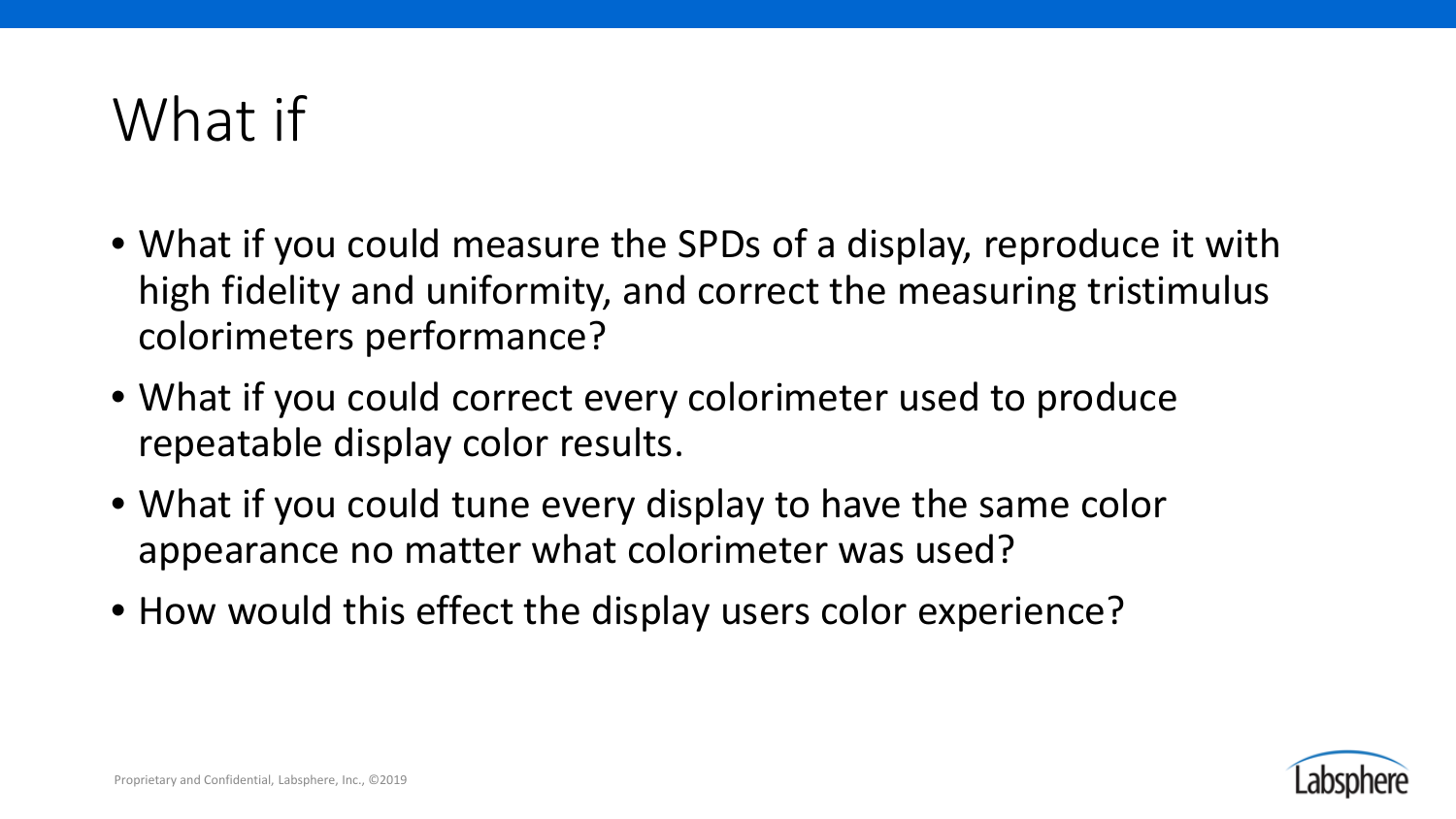# Differentiating Approach

- 1. Polychromatic Source breaks light into constituent wavelengths and control intensity levels
- 2. Sphere integrates the Light
- 3. Spectrometer provides spectral radiance measurements and feedback to DMD control to establish target spectra matching
- 4. QTH enables user spectral radiance monitor calibration
- 5. Top down view or side view



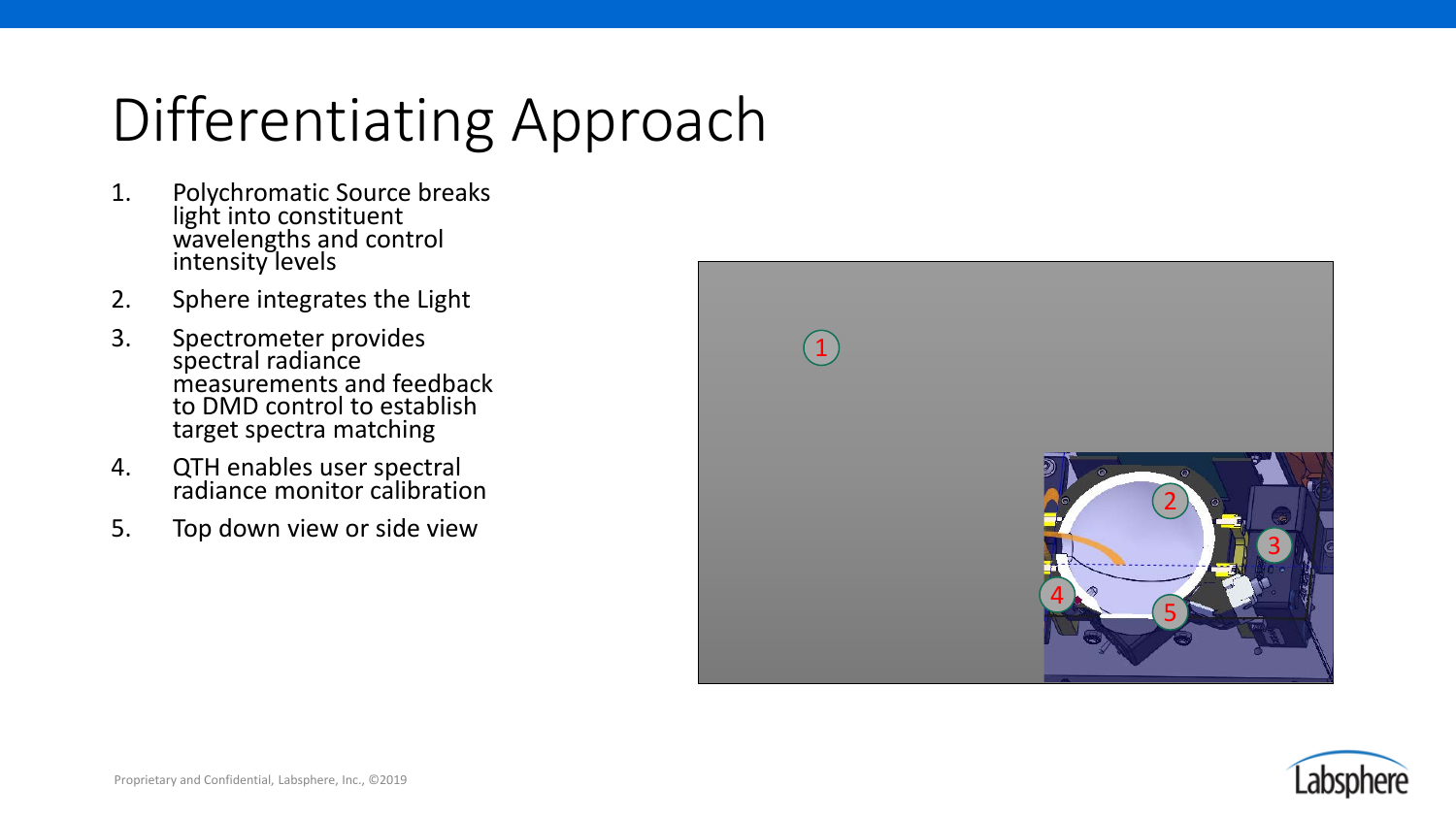## Wavelength Calibration

Each curve is generated by a 10-pixel wide "column" of the DMD mirrors. A curve is generated every 10 pixels. A gaussian fit is given to each, and the FWHM of each gaussian fit is show by the dotted black line.



200um Slit Wavelength Calibration, 10-Pixel Columns



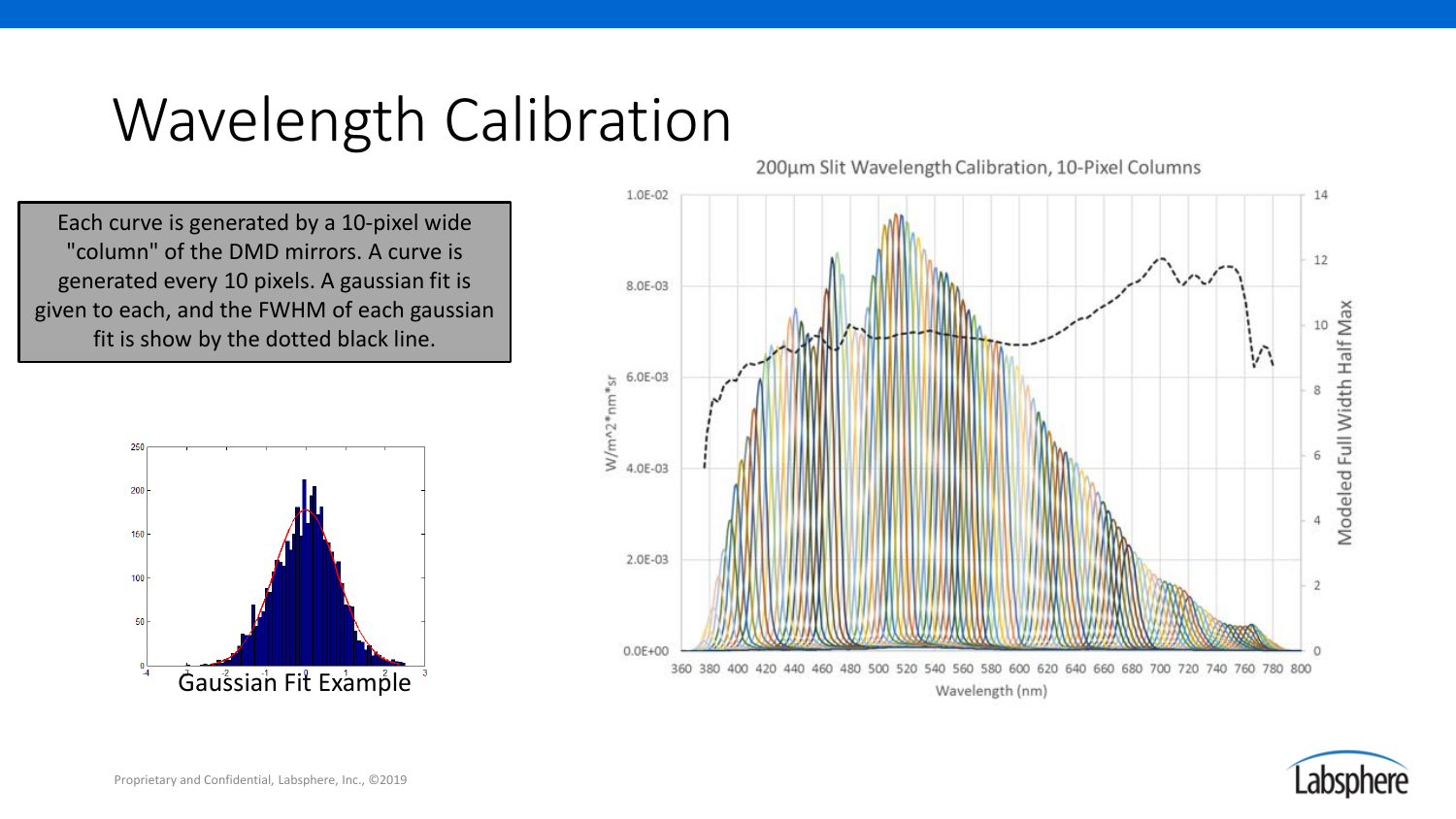

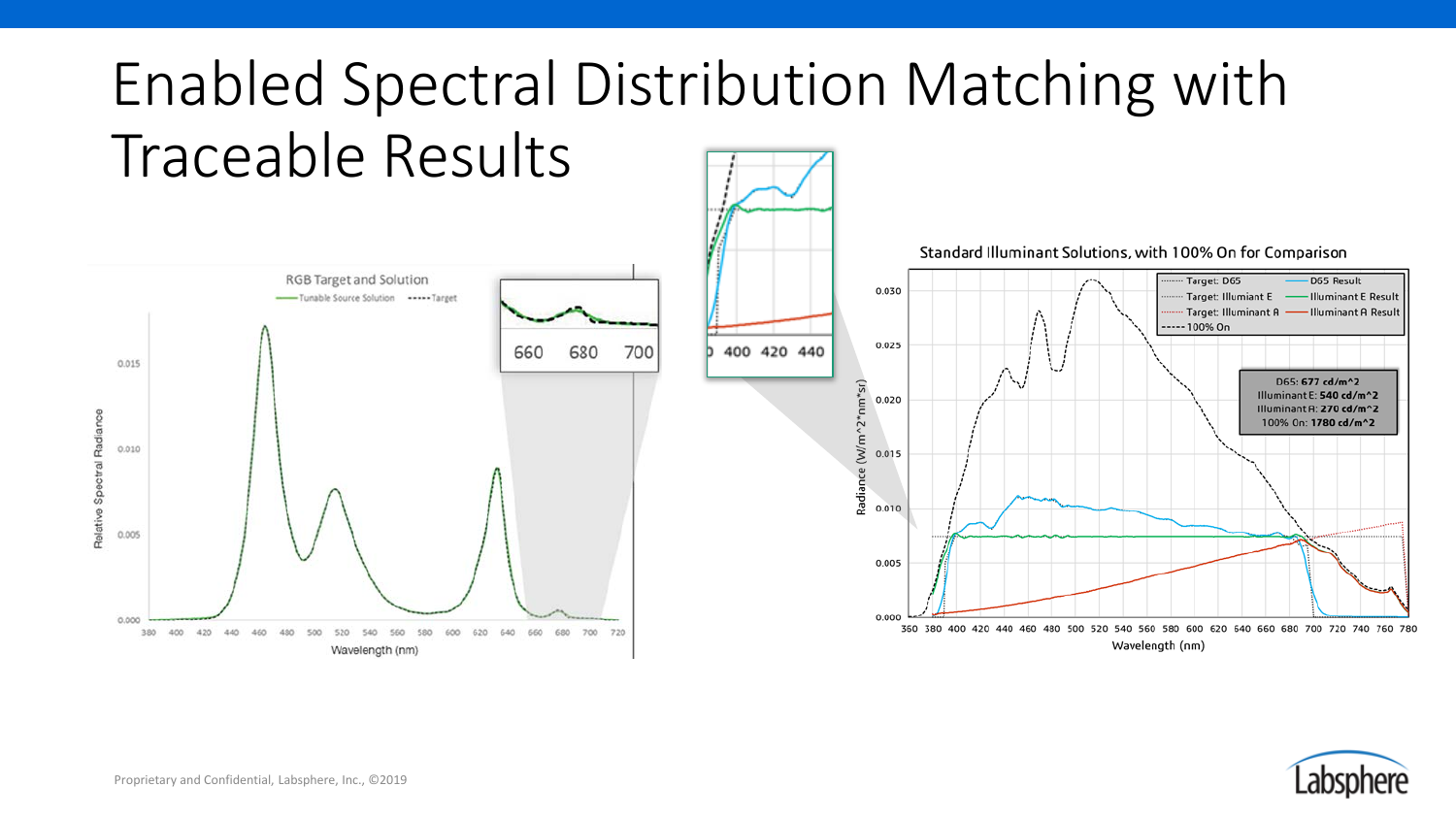## Performance Metrics



 $A' = \frac{\int_{\lambda \, Low}^{\lambda \, High} |Target-Solution|}{\int_{\lambda \, Low}^{\lambda \, High} Target}$ 

• Spectral Matching A' <1% from target SPD

• Uniformity: across a 30mm port: 99% or greater



- Reproducibility:
	- $cd/m2$  CoV <0.5%

Measured using high resolution spectrometer, with full power cycling and feedback

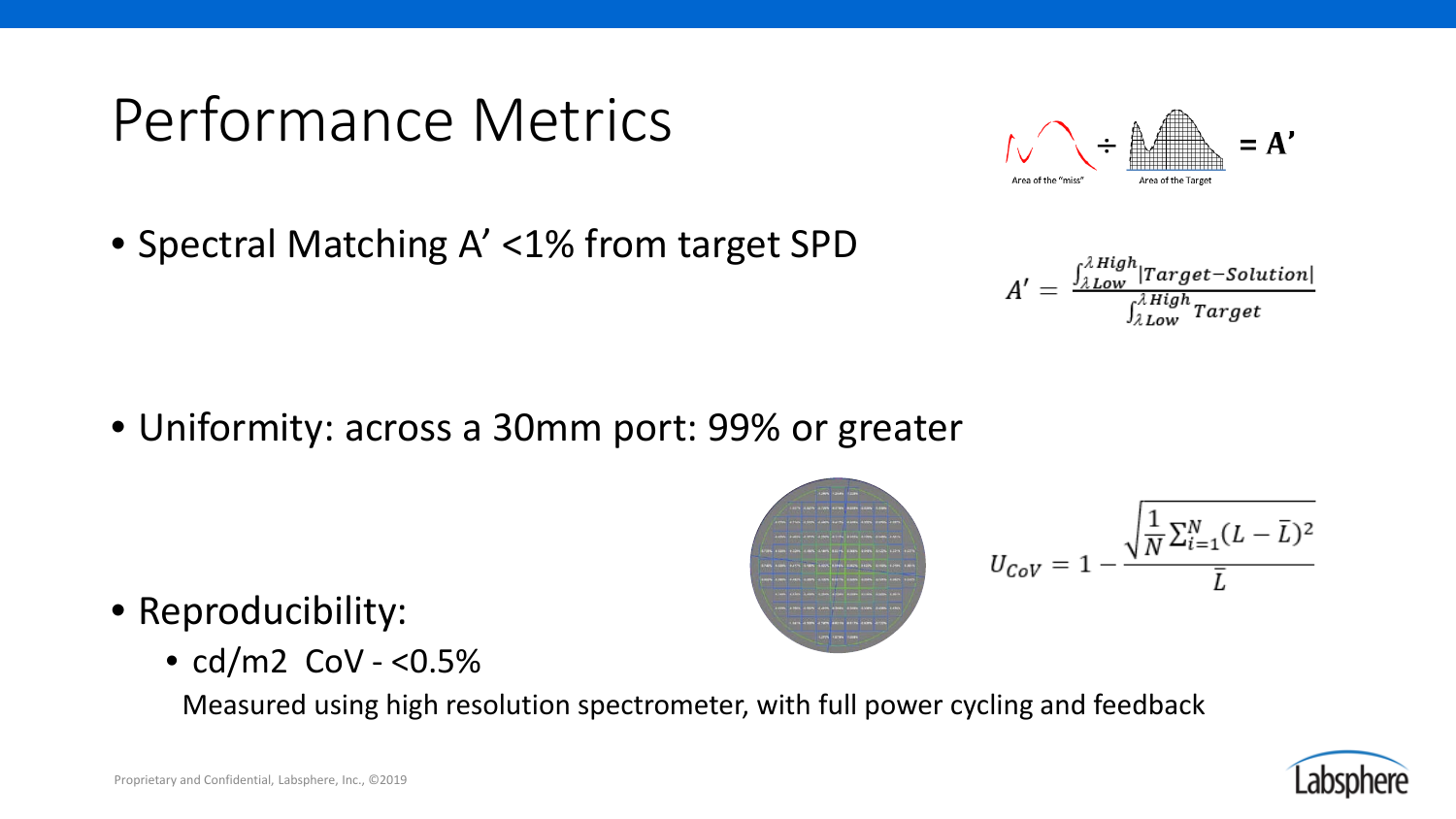#### RGB Test Colors



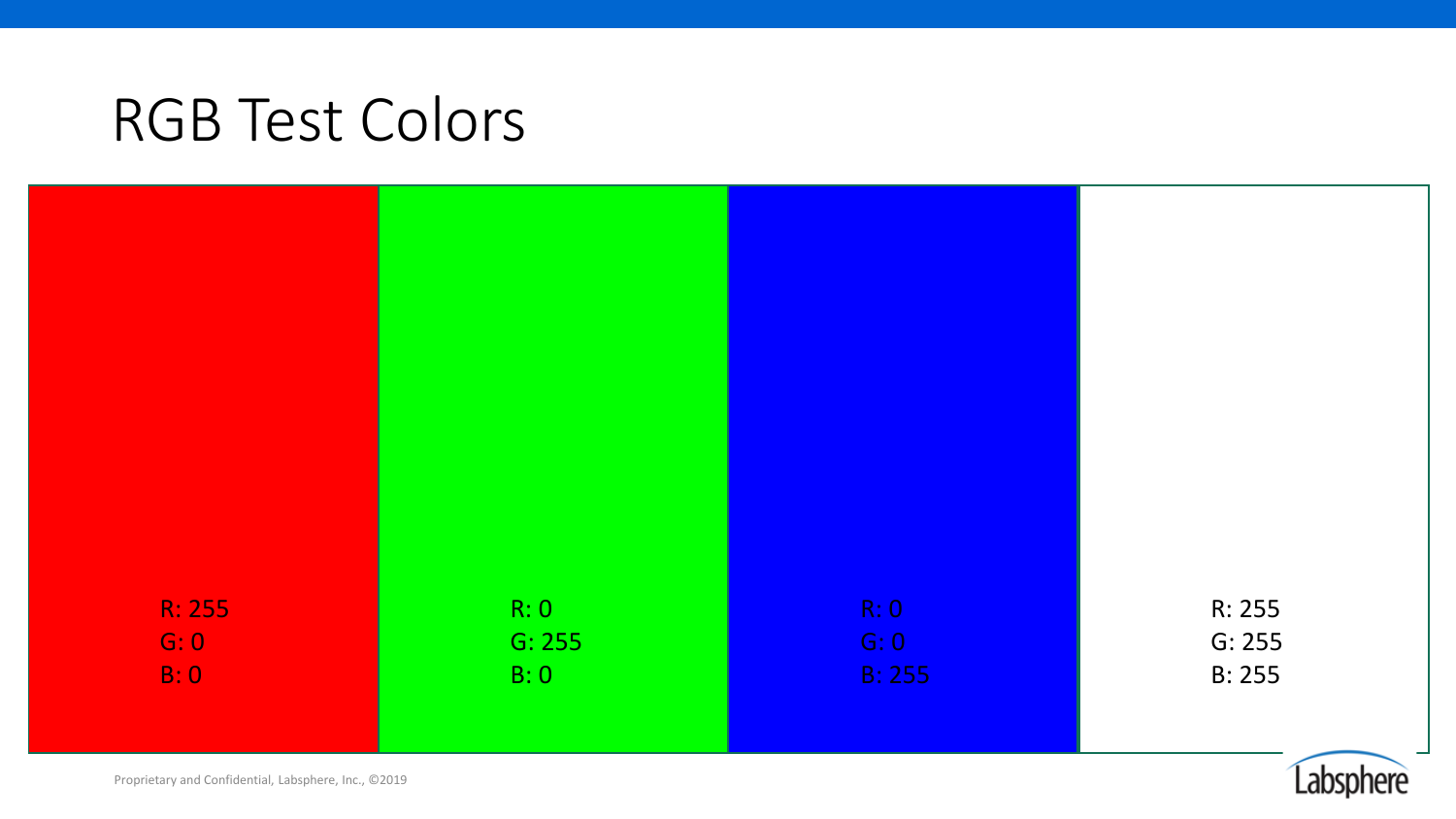#### Process













Remeasure Display and Compare



Compute and apply color Correction to Colorimeter Transfer from Spectroradiometer to Digital Polychromator.

Polychromator reproduces display SPD



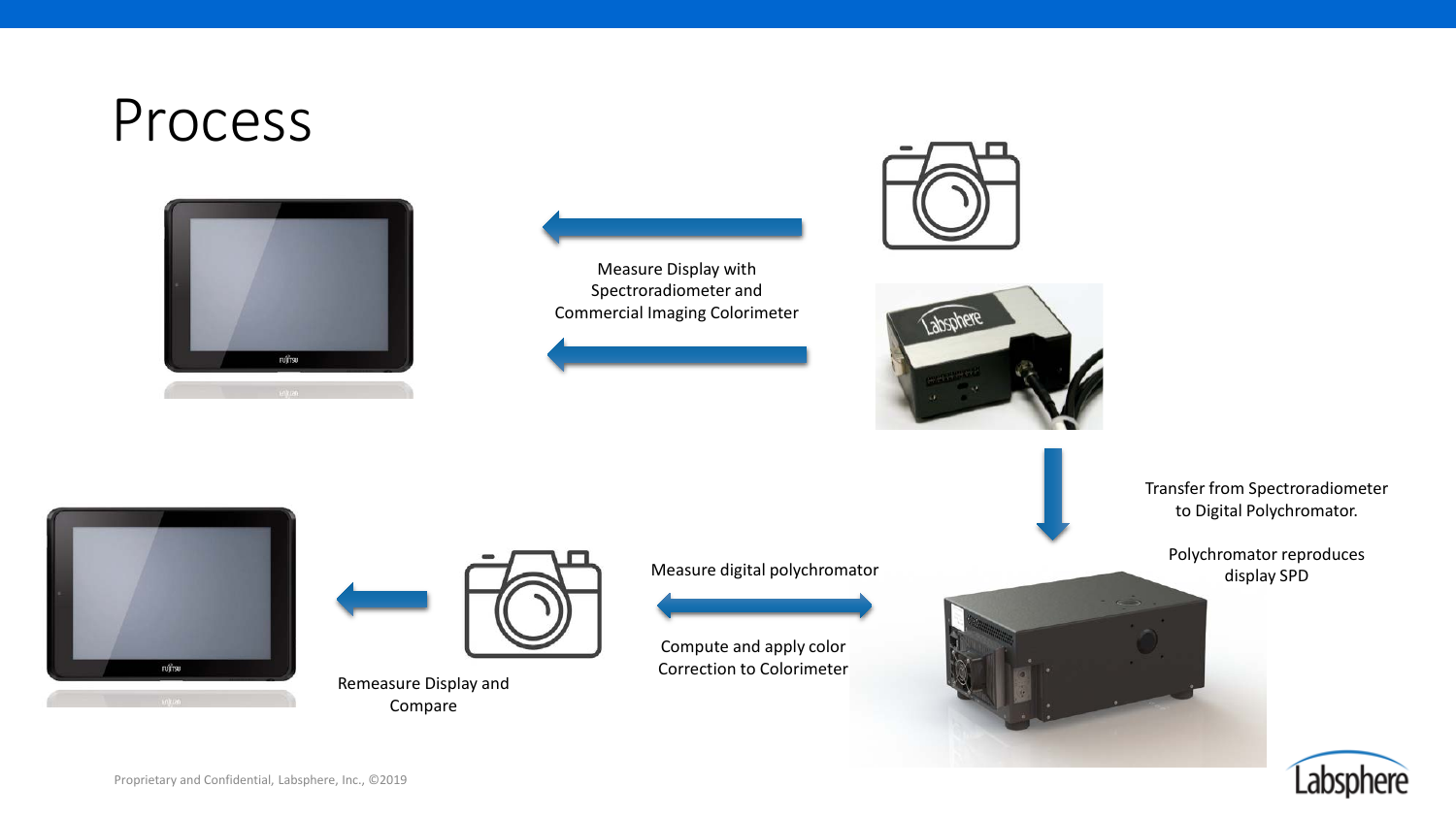#### Corrected Results

|                              |           | <b>Red</b> | Green     | <b>Blue</b> | White     | Cyan      | Yellow    | Megenta   |
|------------------------------|-----------|------------|-----------|-------------|-----------|-----------|-----------|-----------|
| <b>Display Measured SPD</b>  | x         | 0.5712     | 0.3301    | 0.1584      | 0.2948    | 0.2326    | 0.4130    | 0.2750    |
|                              | v         | 0.3398     | 0.5599    | 0.0964      | 0.3053    | 0.2973    | 0.4865    | 0.1649    |
| Commercial Colorimeter       | x         | 0.5665     | 0.3286    | 0.1597      | 0.2909    | 0.2310    | 0.4100    | 0.2702    |
|                              |           | 0.3374     | 0.5588    | 0.0921      | 0.2987    | 0.2898    | 0.4860    | 0.1584    |
| Corrected Colorimeter        | x         | 0.5688     | 0.3292    | 0.1587      | 0.2941    | 0.2323    | 0.4118    | 0.2743    |
|                              | v         | 0.3397     | 0.5591    | 0.0970      | 0.3054    | 0.2971    | 0.4863    | 0.1651    |
| Difference before Correction | <b>Dx</b> | $-0.0047$  | $-0.0015$ | 0.0014      | $-0.0039$ | $-0.0016$ | $-0.0030$ | $-0.0048$ |
|                              | Dy        | $-0.0024$  | $-0.0011$ | $-0.0043$   | $-0.0066$ | $-0.0075$ | $-0.0005$ | $-0.0065$ |
| Difference after Correction  | Dx        | $-0.0024$  | $-0.0008$ | 0.0004      | $-0.0007$ | $-0.0003$ | $-0.0012$ | $-0.0007$ |
|                              | Dy        | $-0.0001$  | $-0.0007$ | 0.0006      | 0.0001    | $-0.0001$ | $-0.0002$ | 0.0001    |

Substantial improvement, particularly in the secondary colors

Chromaticity Correction per ASTM E1455-03



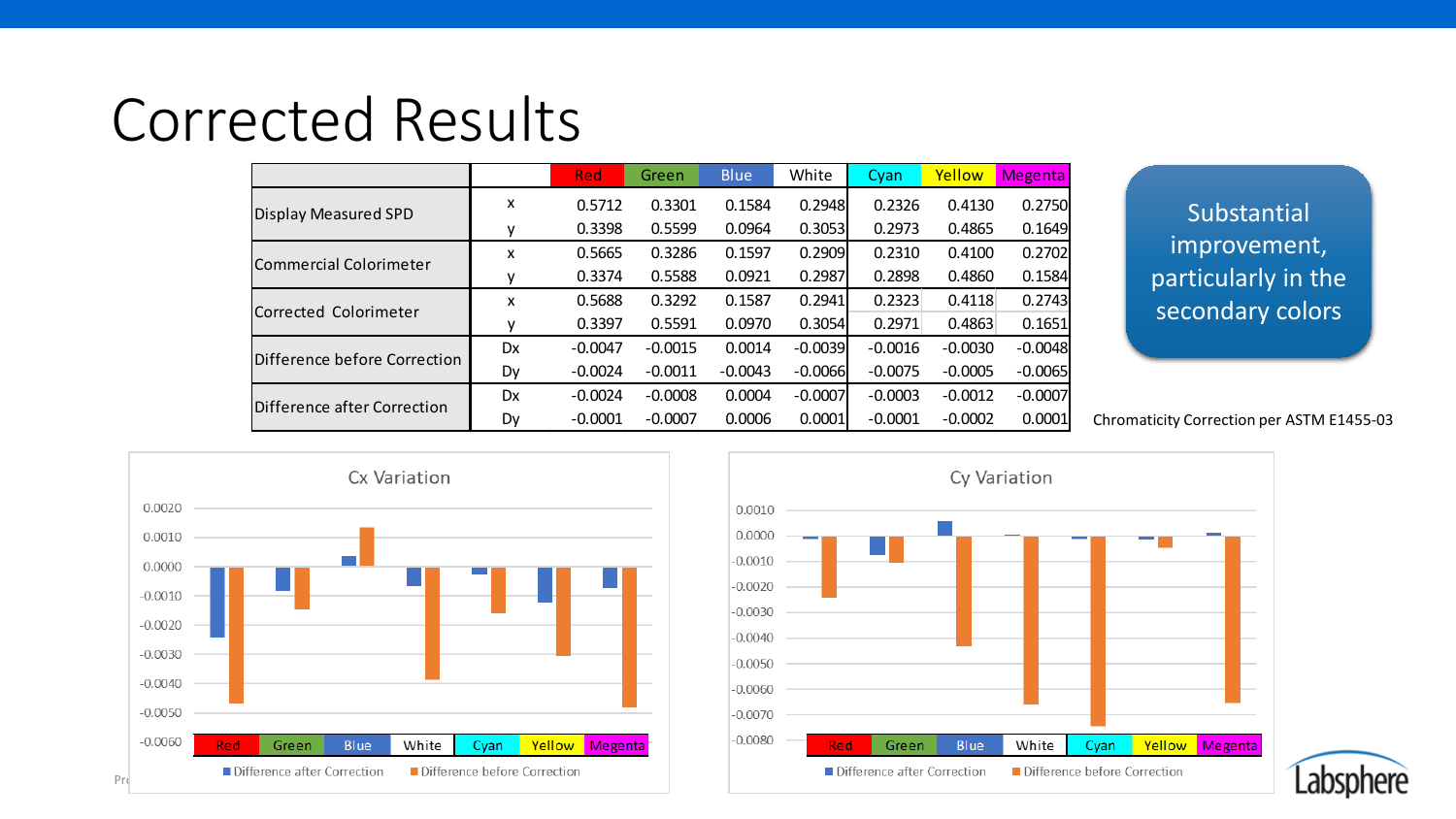# RGB Camera Response Application